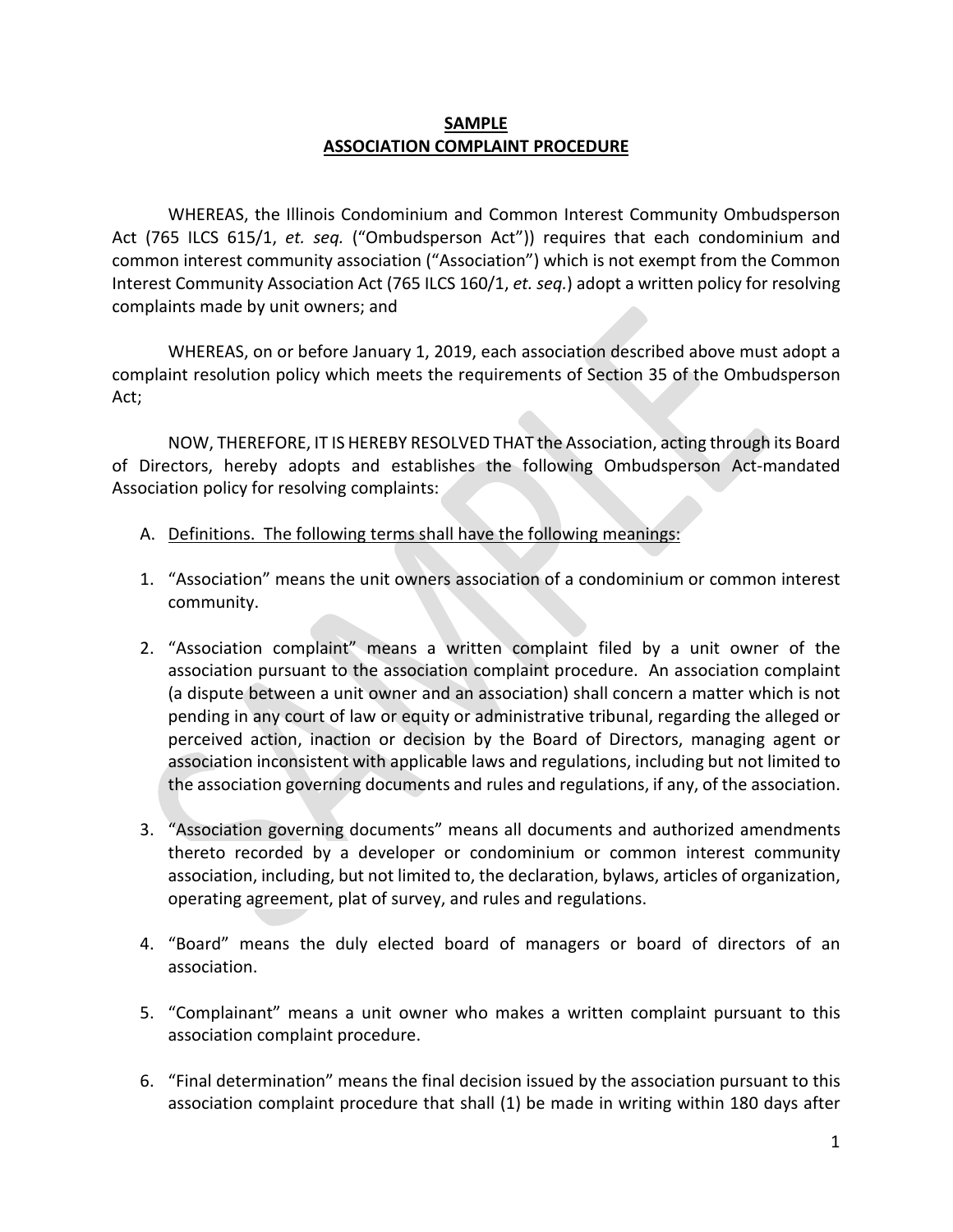the association received the unit owner's original complaint; and (2) be marked clearly and conspicuously as "final."

- 7. "Record of complaint" means all documents, correspondence, and other materials related to a decision made pursuant to this association complaint procedure.
- 8. "Acceptable technological means" includes, without limitation, electronic transmission over the Internet or other network, whether by direct connection, intranet, telecopier, electronic mail, and any generally available technology that, by rule of the association, is deemed to provide reasonable security, reliability, identification, and verifiability.

## B. General Provisions

- 1. The association complaint procedure shall be readily available to all unit owners of the association.
- 2. The association complaint procedure shall be distributed to all unit owners using the association's established reasonable, effective and free method for communicating with the Board.

## C. Procedures

- 1. The association complaint must be in writing.
- 2. A sample of the form on which to submit an association complaint is available upon request from the association office at [address], or by telephone at [phone number] or by electronic mail at [email address].
- 3. The completed complaint form shall be hand-delivered, mailed by registered or certified mail, return receipt requested, or if consistent with the association's established procedure, delivered by acceptable technological means, provided the sender retains sufficient proof of delivery. Delivery shall be made to the President or Secretary of the association or to the manager at the principal office of the association.
- 4. The association shall provide written acknowledgement of the receipt of the complaint to the complainant within seven (7) days or receipt. Such acknowledgement shall be handdelivered to the complainant, mailed by registered or certified mail, return receipt requested, or if consistent with the association's established procedure, delivered by acceptable technological means, provided the sender retains sufficient proof of the electronic delivery.
- D. Contents of association complaint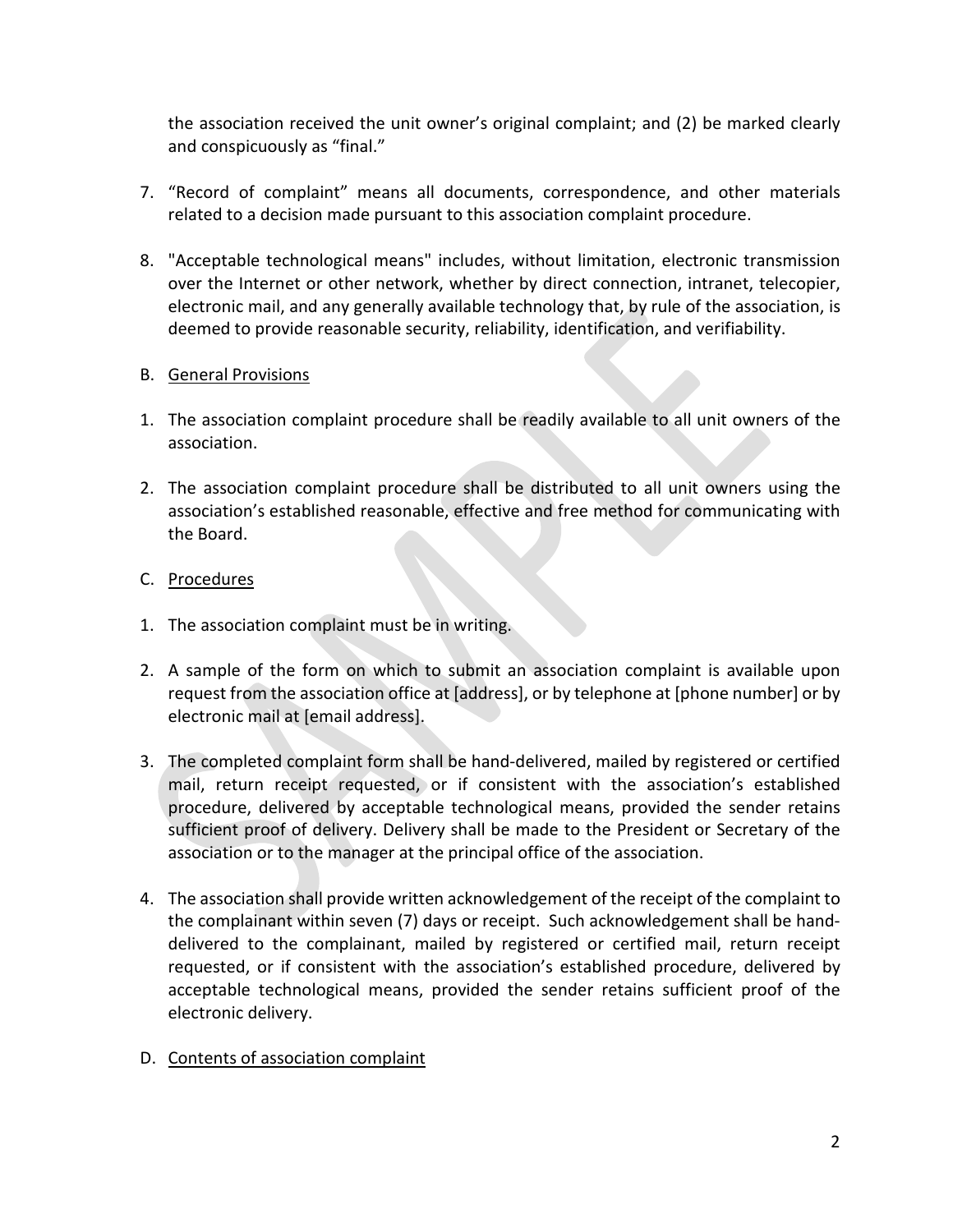- 1. The complainant shall provide, with the association complaint, copies of all documents that the complainant believes the Board of Directors should consider in connection with the association complaint. In addition, to the extent the complainant has knowledge of the law, rule or regulation applicable to the association complaint, the complainant shall provide that reference, as well as the requested action or resolution.
- 2 If the association identifies additional information necessary for the association to continue processing the association complaint, then, no later than 30 days after the association's receipt of the association complaint, the association shall request such information from the complainant. The request shall be hand-delivered to the complainant or mailed by registered or certified mail, return receipt requested.
- 3 The request for additional information shall bear a reasonable relationship to the association complaint and not be used to overburden the complainant or frustrate a complainant's efforts to have an association complaint considered by the Board. If the additional information requested is not received within the time frame stated in the association's request (such date to be reasonably determined based on the nature of the information requested), and the time frame has not been extended by consent of the Board, but in no event shall be beyond thirty (30) days after the request was made or the extended time has expired whichever is later, the association complaint will be deemed withdrawn and the process will terminate.
- E. Consideration of association complaint and final determination
- 1. The association's Board of Directors shall hold a hearing on the association complaint no less than 30 nor more than 60 days after receiving the association complaint and any additional information it has requested. The Board or complainant, or both, may record the hearing

by tape, film or other means.

- 2. Within a reasonable time prior to the consideration of the association complaint, the complainant shall be notified of the date, time and location on and at which the hearing will be held. "Reasonable time" shall not be less than 14 prior to the hearing date. Notice of the date, time, and location for the hearing shall be hand-delivered, mailed by registered or certified mail, return receipt requested, or if consistent with the association's established procedure, delivered by acceptable technological means, provided the sender retains sufficient proof of the electronic delivery.
- 3. A complainant may, but is not required to be, represented by an attorney. If the complainant chooses to be represented by an attorney, then s/he must notify the Board of Directors that s/he intends to be represented by an attorney no later than 7 days prior to the hearing date.